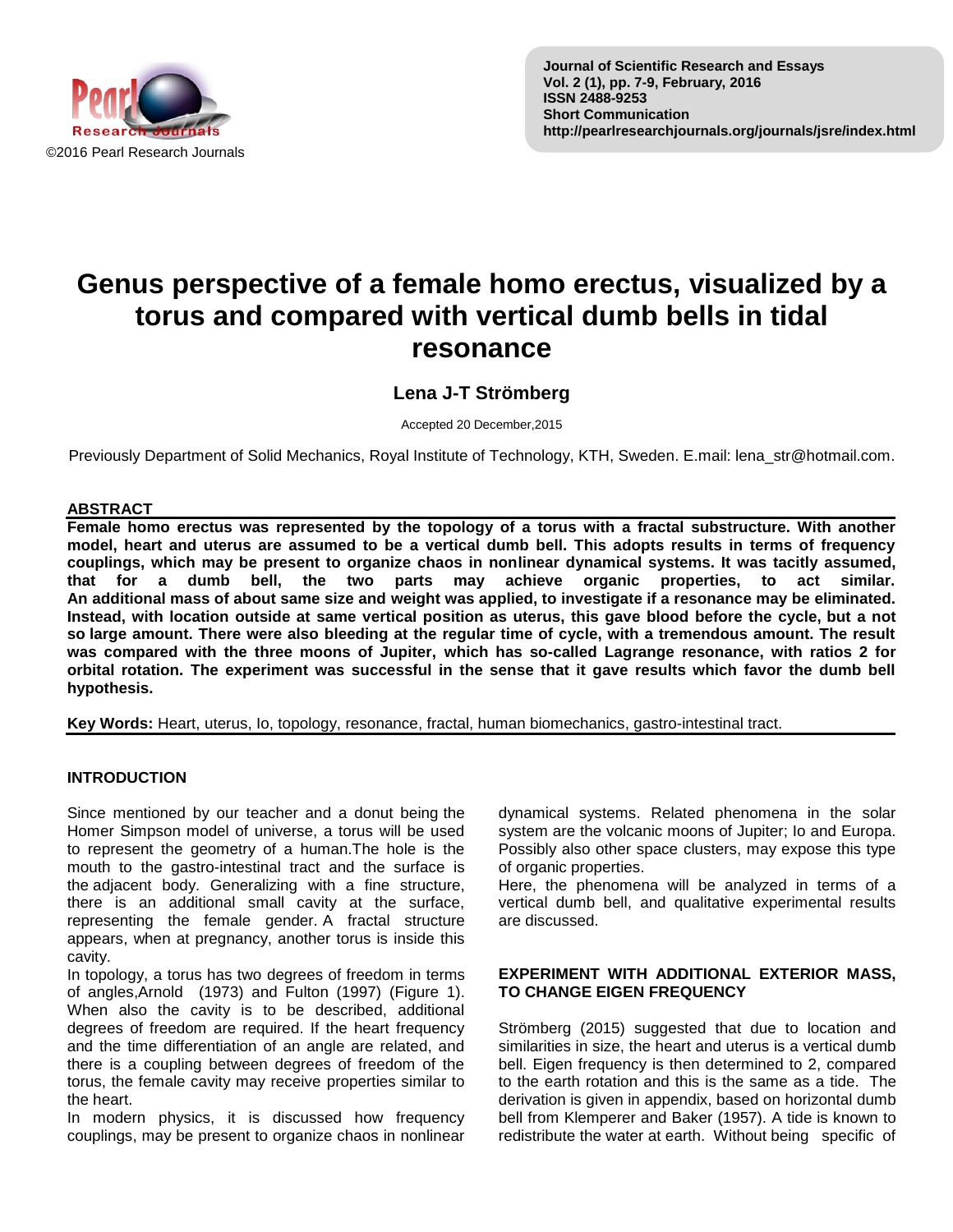

**Figure 1.**Torus; Upper, folded from a Cartesian system, with limited angles. Lower; a more general format, with directions and limits for angles not specified.

details, it is assumed that the resonance behavior cause the collection of blood in uterus.

Therefore, it would be convenient with a device, to control such that a resonance with a tide is avoided. Furthermore, at bleeding, knowledge how to damp a resonance with the heart pulse would be soothing.

# **Experimental method**

A non-organic mass (in this case, a cell phone in a bag attached to a belt (not in operation, but for a small time), was placed outside, adjacent to uterus of a subject. An effect, showed immediately (within 2 days), in terms of a premature bleeding, approximately 12-14 days too early. This proofs a dumb bell hypothesis.

#### *Actions to control and prevent*

Medical solutions to the problem may be:

Testosterone: medicine to avoid ovulation. To achieve pseudocyesis (false pregnancy). Pseudocyesis, occurs quite commonly for example humans and horses.

Ice interior, to reduce activity. Medicine such as for nosebleed, Stop-Hemo.

To avoid resonance with the own heart pulse, it is possible that presence of other organisms with clock frequencies, may be in favor, to decrease the amount. However, it appears that electromagnetic radiation from cell phones and computer may increase the activity, of organs at both male and female genders.

# *Dynamical actions*

Apply a large outside pressure on a body part to achieve additional dynamics, and change interactions. Control and change the gravity field on uterus, to change the preliminaries of dumb bell interaction. This is present for animals, and places the organs into a configuration of a horizontal dumb bell.

A light bulb, filled with air or helium interior close to uterus, to alter gravity field locally. This is reported to be in use in some south-east cultures.

# **COMPARISON OF VERTICAL DUMB BELLS IN SOLAR SYSTEM AND UNIVERSE**

A comparison with the three moons of Jupiter, Io, Europa and Ganymede, which has factor 2 coupling in orbital rotation, may provide insight of the effect of a third mass. Since Io is very volcanic, it appears to not have a damping effect in this case. Earth and Mars have the coupling, 1.88, but this appears to be stable. The moon Europa, has some volcanic activity in the interior, but not so much as Io. To obtain less activity in the uterus, experiments with the weight applied lower, was performed at bleeding, but with no observable result. Apparently controlled by the moon, it is possible that at the neighbouring planet Mars, conditions for pregnancy would be different since surrounded by two moons with high velocities, Strömberg (2014).

# **CONCLUSION**

The topology of a torus with a fractal substructure was utilized to describe resonance of female homo erectus. The results were derived based on observation of tidal resonance for the moons of Jupiter. Comparison with experiments performed by applying weights to change Eigen frequencies, gave results that strengthen the model for such resonances.

With further investigations, it would be an interesting issue to analyze whether other organs possess properties of resonance and mutual interaction.

# **APPENDIX: DERIVATION OF EQUATIONS FOR A VERTICAL DUMB BELL**

Consider two satellites, as in Klemperer and Baker